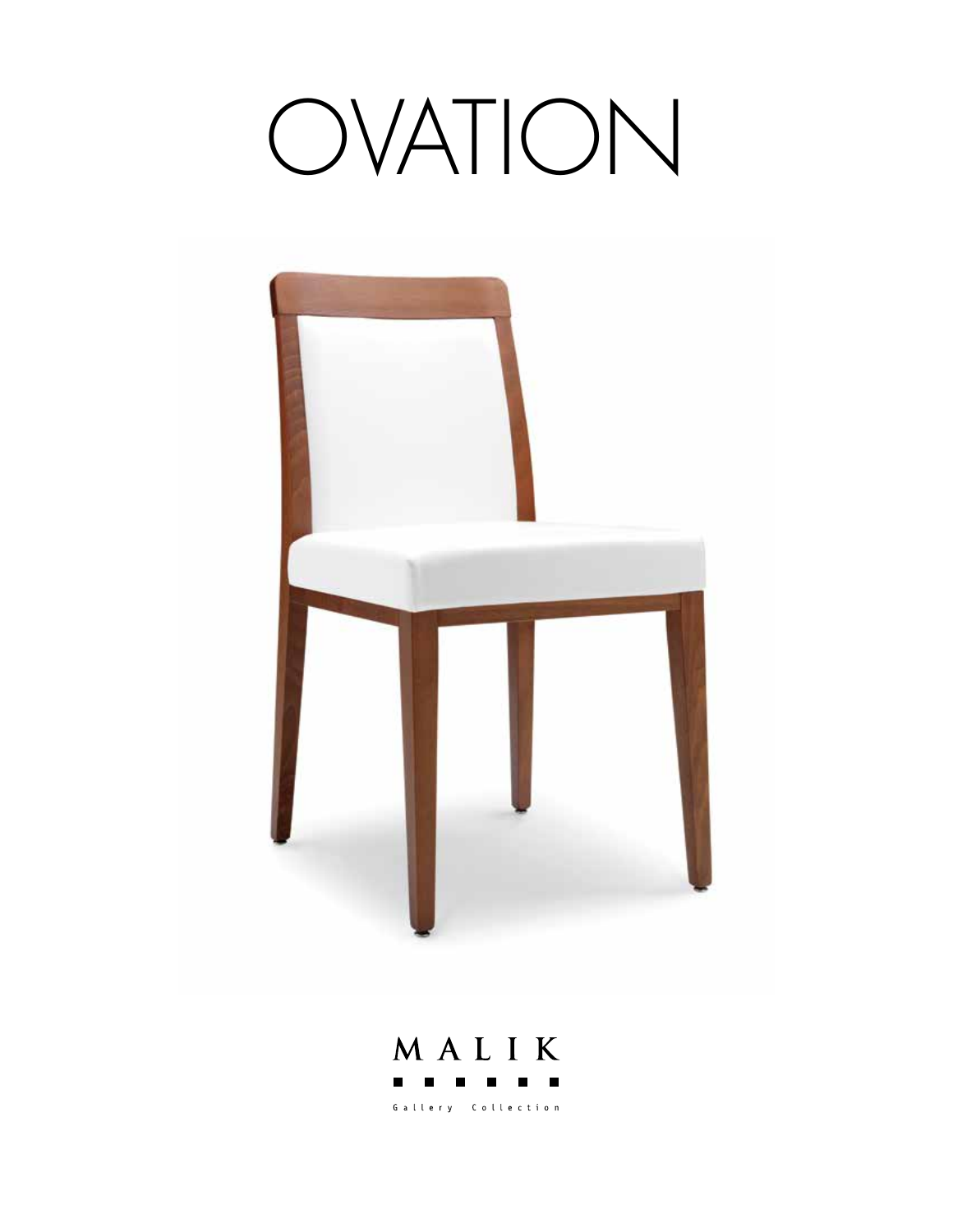

Ovation Side Chair C-C-9100 H 35½" D 22" W 18½" Sh 19¼" Side chair with wood frame in solid natural or stained beechwood. Upholstered seat and back.



Ovation Side Chair C-C-9101 H 34¼" D 22" W 18½" Sh 19¼" Side chair with wood frame in solid natural or stained beechwood. Upholstered seat and back.



### Ovation Side Chair

C-C-9102 H 34¼" D 22" W 18½" Sh 19¼" Side chair with wood frame in solid natural or stained beechwood. Upholstered seat and back. Stacks 5 high.



#### Ovation Stool C-C-9103

H 42½" D 21¼" W 18½" Sh 31½" tool with wood frame in solid natural or stained beechwood. Upholstered seat and back. Metal cap on foothold.



Ovation Armchair Open Arms C-C-9104 H 34¼" D 23¼" W 22¾" Sh 18½" ArH 26½" Armchair with wood frame in solid natural or stained beechwood. Upholstered seat and back. Open arm.



#### Ovation Armchair Closed Arms C-C-9105

H 34¼" D 23¼" W 22¾" Sh 18½" ArH 26½" Armchair with wood frame in solid natural or stained beechwood. Upholstered seat and back. Closed arm.

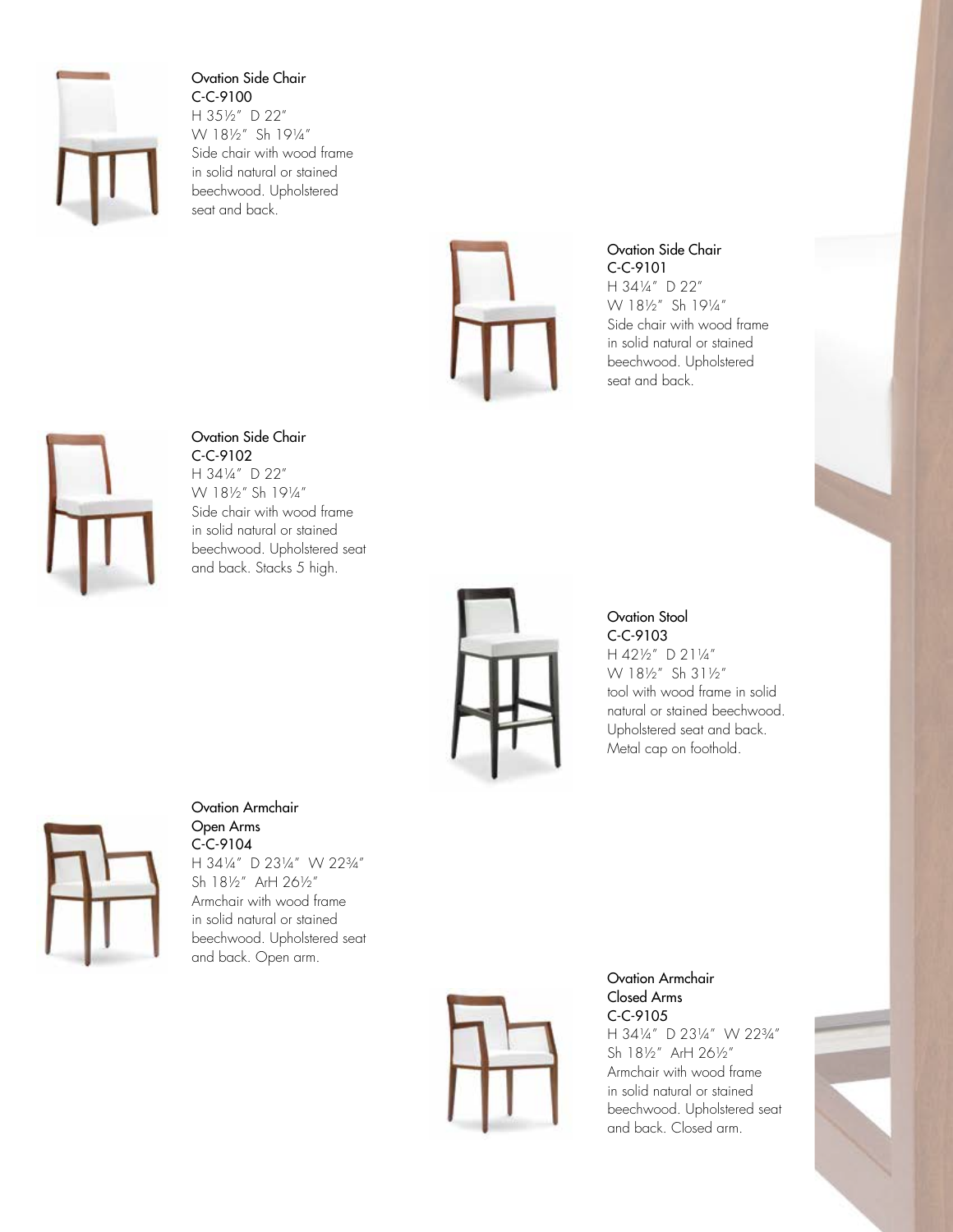

#### Ovation Lounge Chair C-L-9106

H 32" D 28½" W 28½" Sh 15" ArH 25½" Lounge chair with wood frame in solid natural or stained beechwood. Upholstered seat and back.



Ovation Sofa C-L-9107

H 32" D 28½" W 55¼" Sh 15" ArH 25½" Two seat sofa with wood frame in solid natural or stained beechwood. Upholstered seat and back.



#### Ovation Side Chair C-C-9108

H 34¼" D 22" W 18½" Sh 19¼" Side chair with wood frame in solid natural or stained beechwood. Upholstered seat and back.



Ovation Side Chair Slat Back C-C-9109 H 34¼" D 22" W 18½" Sh 19¼" Side chair with wood frame in solid natural or stained beechwood. Upholstered seat.



Ovation Side Chair Cross Hatch Back C-C-9110 H 34¼" D 22" W 18½" Sh 19¼" Side chair with wood frame in solid natural or stained beechwood. Upholstered seat.

## OVATION